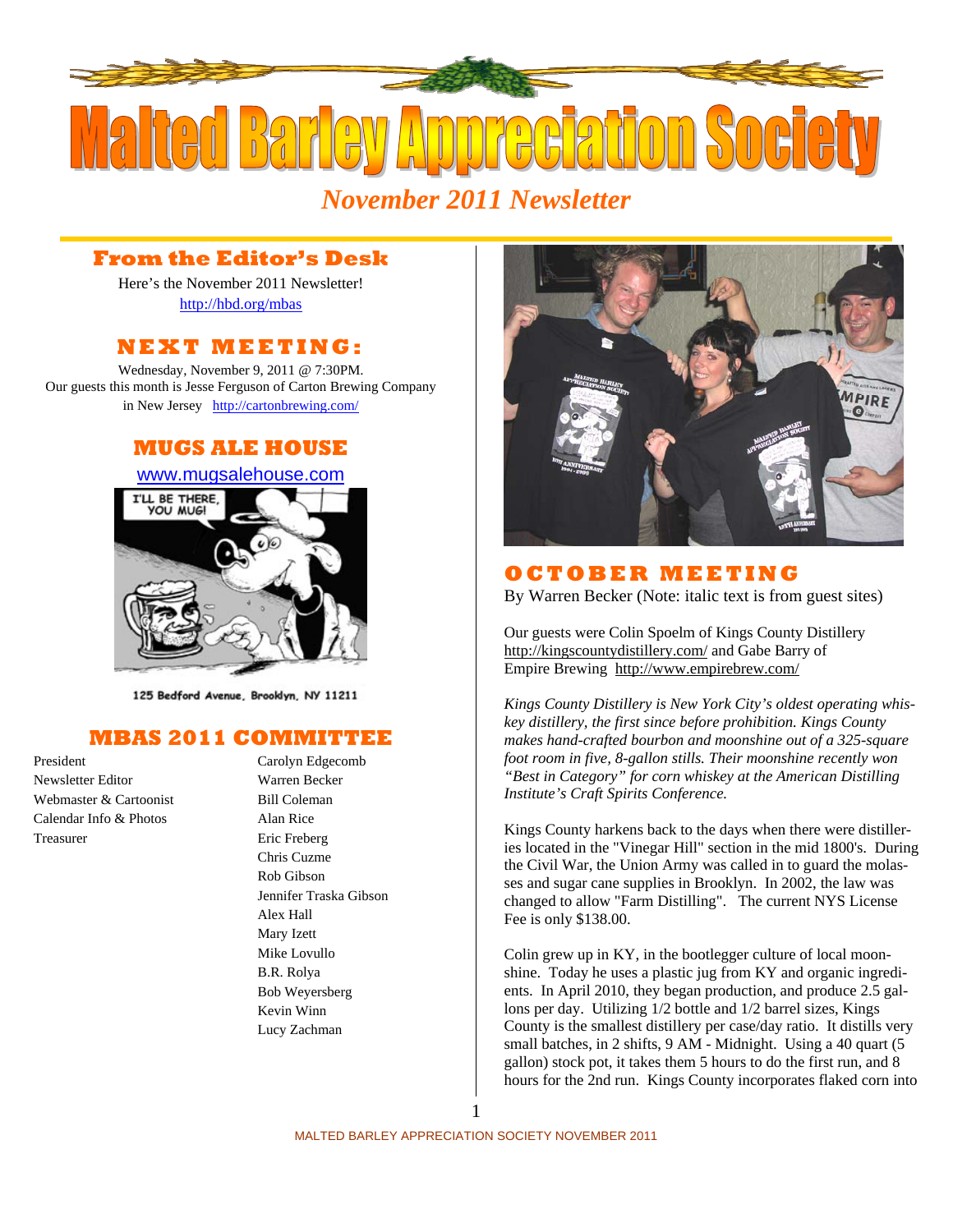their mash. They currently have an open house once a month in their Bushwick location. Kings will be moving to the Brooklyn Navy Yard, into a larger facility, in the near future.

Kings County produces two products, including a Bourbon, aged 11 months in five gallon batches. The Bourbon is 40% ABV, and , it uses 6 lbs. corn to 2 lbs. barley. They produce a Moonshine, at 58% ABV, it uses 8 lbs. corn to 2 lbs. barley. This past summer they did a test batch of Rye, which proved to be a product Kings County might produce in the future. Booth use an in house train of Whiskey Yeast formulated for Kings County.



*Kings County Distillery, located in Bushwick, is the city's primary moonshine distillery, not to mention the first legal whiskey distillery in New York City since Prohibition. It may be the only moonshine stills run by Yale graduates. Colin Spoelman and David Haskell, and friends since they were students in New Haven, founded the distillery in April 2010. Spoelman is a native Kentuckian who "grew up around bootleggers," he returned home to work on a film shoot a few years ago, drank moonshine at the wrap party, and was inspired to make a better-tasting version. "Corn whiskey is interesting enough of a drink for there to be a good one," he says.* 

*Federal laws governing small distilleries were amended in 2009, making it much easier for craft distilleries to set up shop. Kings County Distillery still has the feel of a start-up. The entire operation—cooking, distilling, bottling, and labeling—takes place in a 325-square-foot room in a warehouse. Five stainless-steel pot stills sit on induction burners and filter the moonshine through* 



*plastic tubes into an array of large glass jugs sitting on the floor. Huge tubs of organic corn mash dwarf the remaining floor space. And three mismatched chairs and a scuffed coffee table* 

*make up the "office," which sits in a corner. But even after hiring four regular distillers (plus two as reserve), two interns, and a science consultant, Haskell and Spoelman only moonlight as moonshiners. They've had to keep their day jobs as features editor at New York magazine and communications director at Bernard Tschumi Architects, respectively.* 

*"It's been very difficult," says Haskell, citing bureaucratic and financial hardships. Their eight-gallon stills can produce two and a half gallons of finished moonshine in a day (or approximately 17,500 bottles per year). Their hooch is sold primarily at upscale liquor stores and—so far—in 21 bars and restaurants, mostly in Brooklyn. They can't supply what they say is a demand for their hooch in other states.* 

*The Empire Brewing Company, a brewpub and restaurant, opened in 1995. It was located just a block from the current location of the Suds Factory. Dave Hartmann started as the head brewer and his Bavarian style Weizenbier won a third place ribbon for Empire at the* 



*1995 Great American Beer Festival. Dave went on to run the Empire Brewing Company of Rochester and handed the reins to Steve Schmidt. Steve won several GABF first place ribbons for his Koelsch beer, which he called "Skinny Atlas", after the eponymous lake. Both Dave and Steve studied brewing science at the well known Malting and Brewing program of the University of California, Davis.* 



*The Empire is a contemporary downtown bar and grill with a brewery on the premises. The moderately priced and eclectic food menu is complemented by a* 

*diverse selection of hand-crafted ales and lagers. They supplement their award-winning beers with four rotating "guest beers" selected from some of their favorite New York state breweries. In addition to beer, the Empire offers cocktails and a large selection of wines.* 

Gabe Barry from Empire Brewing spoke about this Syracuse, NY brewery. Established in 1994, as a brewpub, with 30-40 different beers, Empire expanded to 3 locations, Rochester and Buffalo,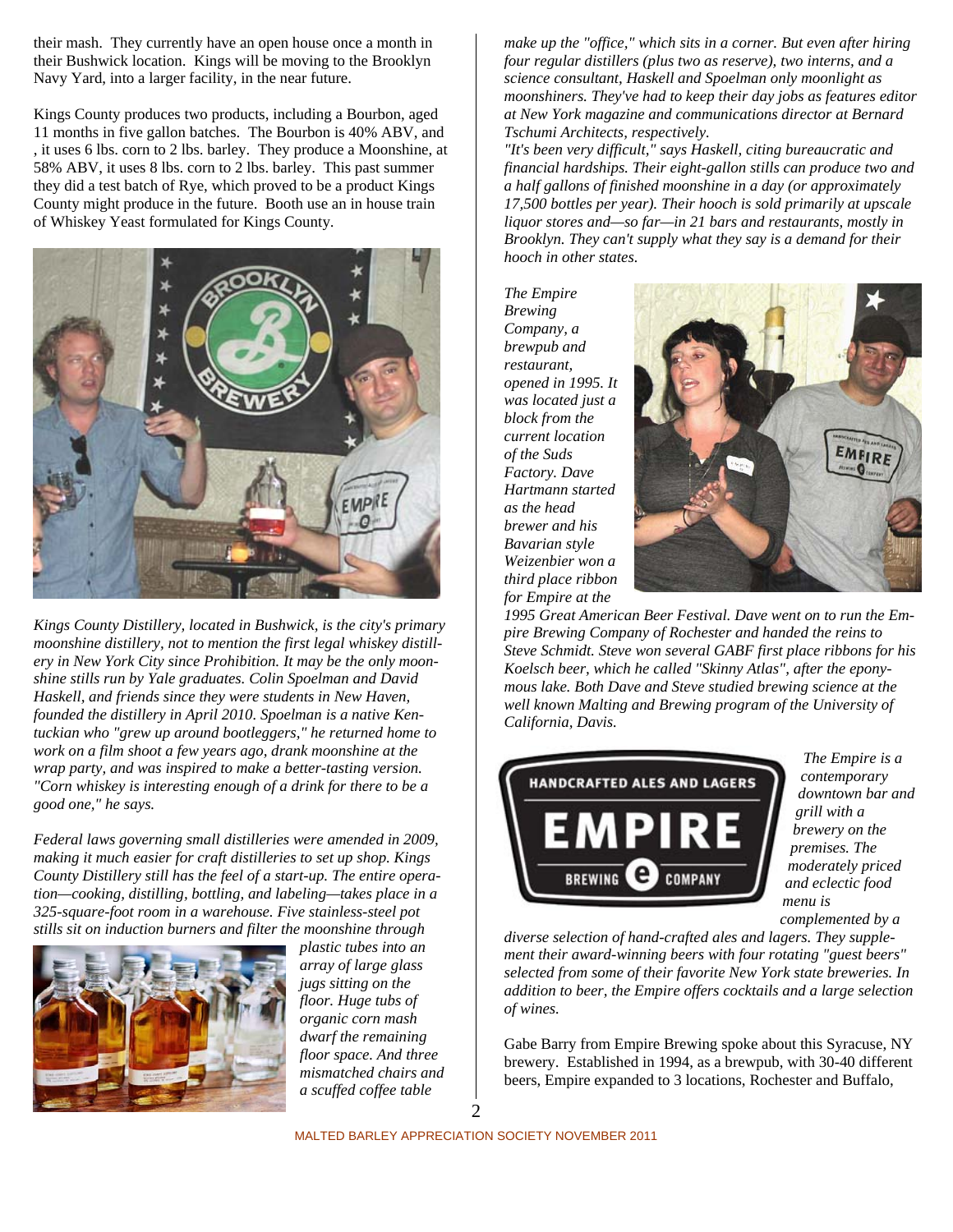along with their original Syracuse location. After a brief closure, they reopened in 1996, with a mission of supporting locally produced grains, hops, and produce from NYS farmers. Dave, of Empire, is also President of the NYS Brewers' Association, which is made up of 73 breweries across the state. He is an advocate for small craft brewers. Gabe mentioned a few of the many fine Empire brews, including their smooth Nitro-pour Cream Ale, and their tasty IPA, with five different hops, including Falcon, Simcoe, and Sirachi Ace. She told us about their historical batch made from George Washington's recipe, Wooden Tooth Brown, using molasses and oak chips.





### **HOMEBREWING COMPETITIONS:**



http://www.homebrewersassociation.org/pages/competitions/club-onlycompetitions



http://www.bjcp.org/apps/comp\_schedule/competition\_schedule.php

*This is a Last Call for Judges and Stewards for the 16th Knickerbocker Battle of the Brews Saturday, Nov 12th at the Albany Pump Station. We are short of our goal by a dozen judges and 5 stewards, so I am asking again for your help.* 

*Last year we had 313 entries, and 51 judges. The entry total will be close, but we are lacking qualified judges. I hope you can join us this Saturday.* 

*Reminders to All: Brian McDonald will again be bringing bulk honey for sale at \$21 per half gallon. Please contact him at: brian@olemcdonald.com to order your honey.* 

*Please DO NOT park in the free parking spots labeled for CH Evans/Albany Pump Station customers. There is free parking nearby, or \$3 for the day in the numbered spots in the municipal lot.* 

*Those wishing to carpool, or with a seat available, please let me know, as several from the NYC/NJ area are interested in sharing the ride, as well as other areas.* 

 *As always, set-up will begin at 8, registration and light breakfast at 8:30, and we will start judging as close to 9 as possible. Lunch will be catered by the Albany Pump Station. Raffle and BOS round will begin as soon as all entries have been judged, and awards will be announced as soon as BOS is complete. Score sheets will be available after the awards presentation. Raffle prizes include sacks of malt, pony kegs, hops, brewing gear, and much more.* 

*You may contact me with any questions or concerns at this address. On the day of the competition, if you need to contact me emergently, you may call my cell: 518 307-4019.* 

*Thanks, and see you there* 

*Greg Mobley Judge Coordinator Saratoga Thoroughbrews Greg Mobley <gregskegs@yahoo.com>*

### **NYC EVENT CALENDAR:**

http://www.beermenus.com/events

11/10, Thu. 6:00PM - Bronx Pale Ale Manhattan Launch Party at Amity Hall

11/10, Thu. 7:00PM - New York State Tap Takeover | at Bierkraft